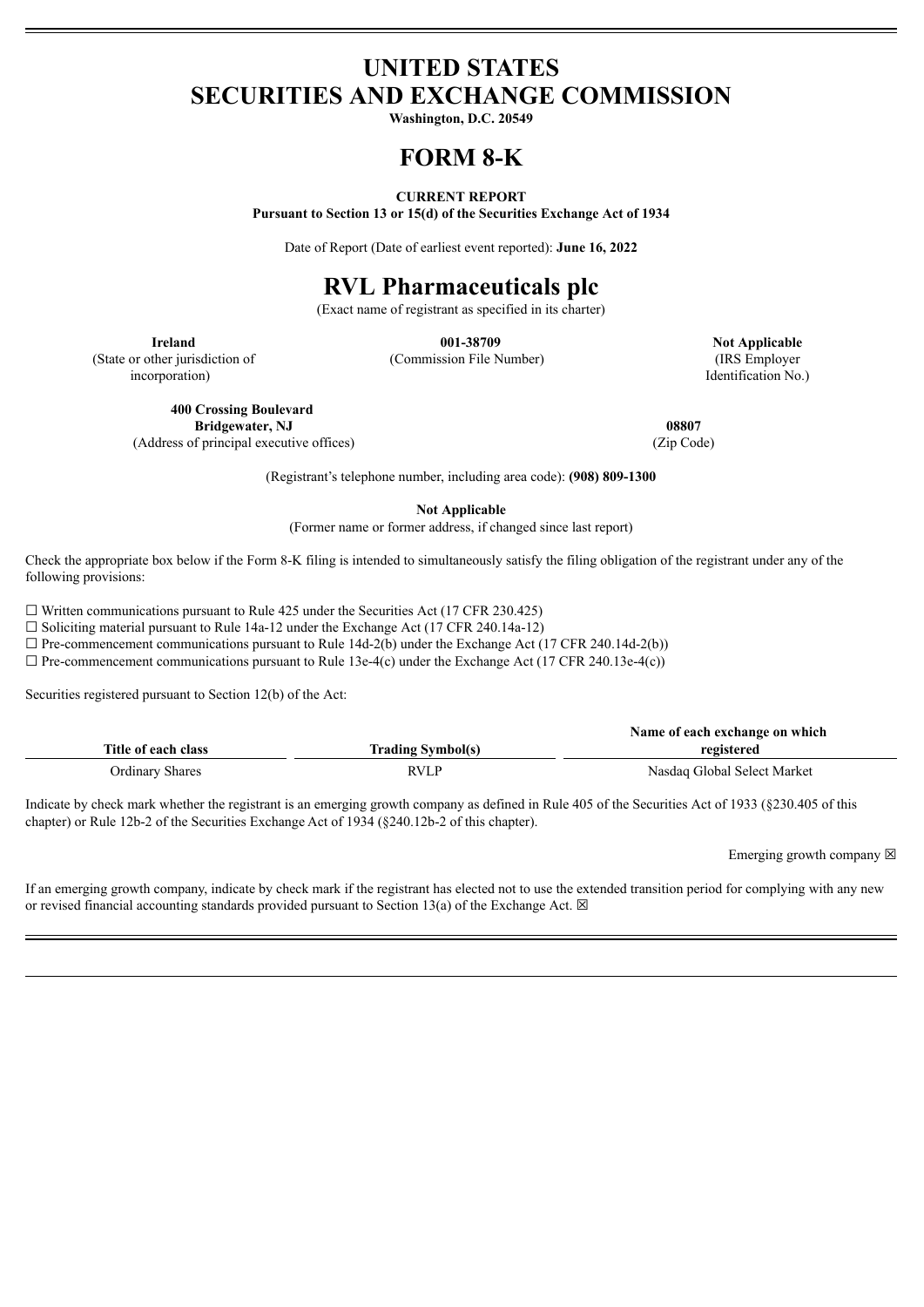#### **Item 5.07 Submission of Matters to a Vote of Security Holders.**

At the 2022 Annual General Meeting of Shareholders (the "Annual Meeting") of RVL Pharmaceuticals plc (the "Company") held on June 16, 2022, the Company's shareholders voted on the following proposals:

- Election of the directors of the Company, each to serve a term extending until the conclusion of the Company's next annual general meeting of shareholders;
- Ratification, in a non-binding advisory vote, of the appointment of Ernst  $& Young LLP$  as the independent registered public accounting firm of the Company for the year ending December 31, 2022, and authorization, in a binding vote, of the Company's board of directors, acting through the audit committee, to set the independent registered public accounting firm's remuneration; and
- · Approval of a waiver of offer obligations under Rule 9 of the Irish Takeover Rules to enable acquisition of shares by the Company's major shareholders and certain members of its management team.

The final voting results for the Annual Meeting are as follows:

1. The Company's shareholders elected Brian Markison, Joaquin Benes, David Burgstahler, Gregory L. Cowan, Michael DeBiasi, Sriram Venkataraman and Juan Vergez as directors, each to serve a term extending until the conclusion of the Company's next annual general meeting of shareholders or until his successor is duly elected and qualified or until his death, resignation or removal, based on the following votes:

|                     |            |           |         | <b>Broker</b>    |
|---------------------|------------|-----------|---------|------------------|
|                     | For        | Against   | Abstain | <b>Non-Votes</b> |
| Brian Markison      | 63,222,617 | 320,044   | 321,178 | 8,959,629        |
|                     |            |           |         |                  |
| Joaquin Benes       | 60,694,113 | 2,739,565 | 430,161 | 8,959,629        |
|                     |            |           |         |                  |
| David Burgstahler   | 60,735,617 | 2,699,108 | 429,114 | 8,959,629        |
|                     |            |           |         |                  |
| Gregory L. Cowan    | 62,977,297 | 402,404   | 484,138 | 8,959,629        |
|                     |            |           |         |                  |
| Michael DeBiasi     | 63,058,279 | 374,377   | 431,183 | 8,959,629        |
|                     |            |           |         |                  |
| Sriram Venkataraman | 63,053,715 | 299,471   | 510,653 | 8,959,629        |
|                     |            |           |         |                  |
| Juan Vergez         | 58,199,214 | 5,357,824 | 306,801 | 8,959,629        |

2. The Company's shareholders ratified, in a non-binding advisory vote, the appointment of Ernst  $\&$  Young LLP as the independent registered public accounting firm of the Company for the year ending December 31, 2022, and authorized, in a binding vote, the Company's board of directors, acting through the audit committee, to set the independent registered public accounting firm's remuneration, based on the following votes:

| ror        | Against | Abstain |
|------------|---------|---------|
| 71,892,258 | 813,415 | 117,795 |

3. The independent shareholders approved a waiver of offer obligations under Rule 9 of the Irish Takeover Rules to enable acquisition of shares by the Company's major shareholders and certain members of its management team, based on the following votes:

| For           | Against           | <b>.bstain</b> |
|---------------|-------------------|----------------|
| 940<br>28.894 | 340<br>70<br>$-1$ | 185            |